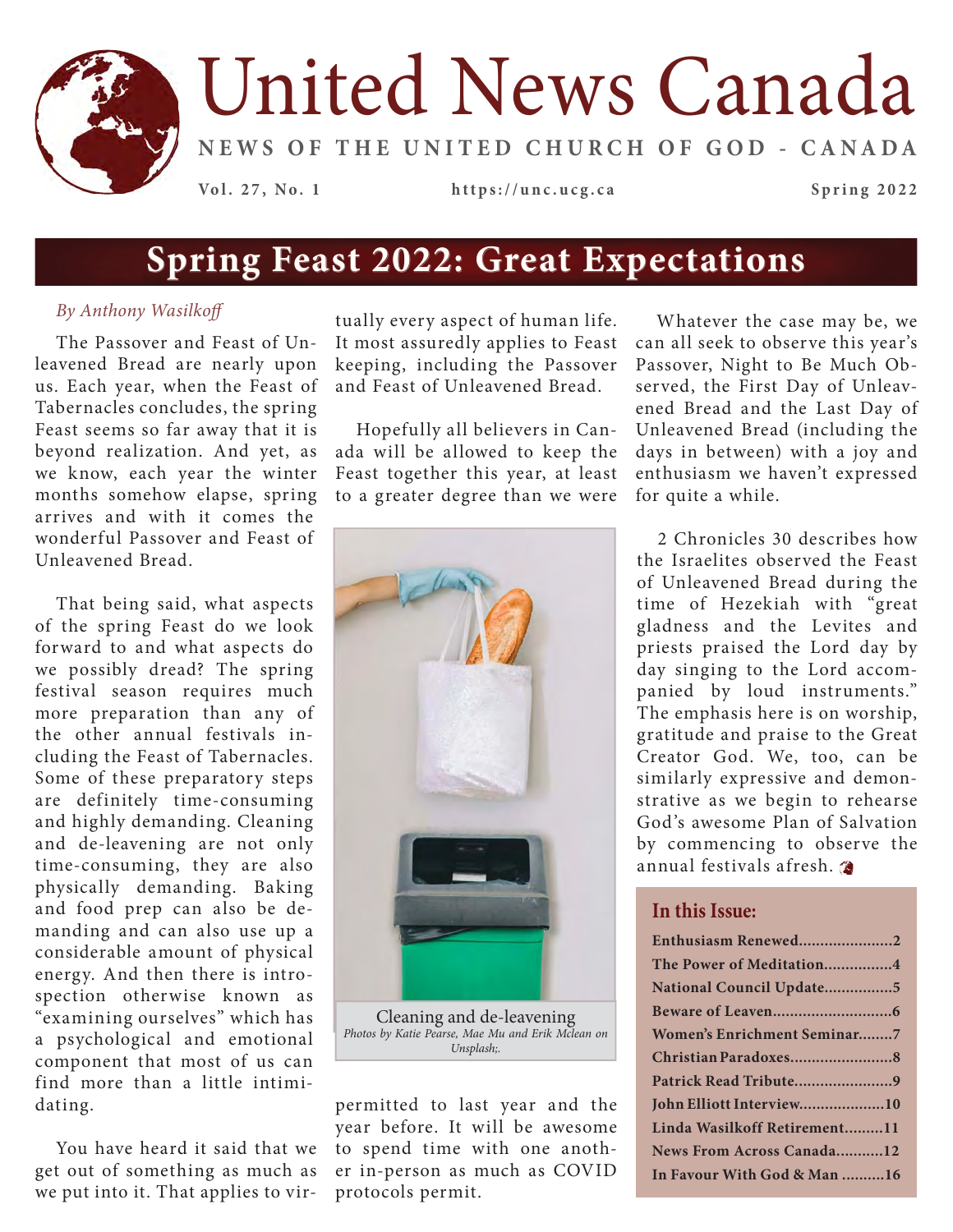### **Enthusiasm Renewed**

### *By Linda Wasilkoff*

It was during the coffee hour following church services about 28 years ago that there was a discussion among some ladies about cleaning in preparation for the Feast of Unleavened Bread. Several expressed how much they dreaded and disliked what to them had become a tedious chore.

Shortly after that conversation, the church I was attending declared that the Holy Days no longer needed to be kept. Those same ladies were very happy and relieved to no longer have the "burden" of deleavening.

I have to admit, that year I was a bit discouraged and couldn't seem to be motivated to clean out the leaven as I once had. The job was done half-heartedly. Granted, there were years prior to that when I probably went overboard with cleaning. Hopefully, since that time a more balanced approach has been achieved – thorough but not burdensome or pharisaic.

What seems to work for me is to remind myself of what leaven

represents during the seven days of Unleavened Bread – sin in my life. Here is howI now I think of it.

### **There are obvious sources of leavening**

The easiest aspect of preparing for the Feast is removing all leavening agents such as yeast, baking powder and baking soda as well as most breads, cakes and cookies. Late winter is the time to take stock of what you have on hand and begin to use them so there is less to throw away.

The spiritual lesson I get from this is that I do have obvious sins or faults to work on removing from my daily life. As I go through this easier routine of cleaning, it gives me time to reflect on these "routine" elements to work on in my life.

### **There is often hidden leavening in the house**

Everyone with children knows that they can somehow spread crumbs everywhere – even when

they are required to sit at the table when eating! Pieces of snacks can be found stuffed inside favourite toys, inside shoes, under pillows and anywhere else the imagination of a child can take them.

Some pets like to hide their food for later consumption. I once found a piece of bread in a bedroom closet. Our dog had stashed it for later consumption.

These days, with no kids or dogs in the house, cleaning has become considerably easier. But … crumbs still fall between the stove and counter. I still find them in places that make me wonder how they could have gotten there.

The spiritual lesson for me is that I need to dig deeper during my personal reflections as I prepare for Passover to see what I have inadvertently hidden from myself. Have I been selfish, self-righteous, uncaring or envious?

### **Some leavening is hard to recognize**

When going through ingredi-

### **United News - Canada**

**Managing Editor:** *Anthony Wasilkoff*

**Editorial Reviewers:** *Kevin Ford, Jean Jantzen, David Palmer, Denise Ward, Linda Wasilkoff and Dale van Zant*

#### **Layout:** *Paul Wasilkoff*

**National Council:** *Jeff Anderson, Larry DeLong, Michael Erickson, Jim Lucas, Dennis O'Neill, Cindy Ridi, Sheldon Sitter, Lloyd Teetaert and Anthony* 

### *Wasilkoff*

United News - Canada is automatically sent to all members of The United Church of God - Canada and is free to all who request it.

Your subscription is provided by the voluntary contributions of members and co-workers of The United Church of God - Canada.

Donations to help share our free publications are gratefully accepted and are tax-deductible where applicable by law.

UCG - Canada P.O. Box 144, Station D Etobicoke, ON M9A 4X1 www.ucg.ca



Reproduction in any form

without written permission is prohibited.

Canada Post Publications Agreement #1487159. © 2021

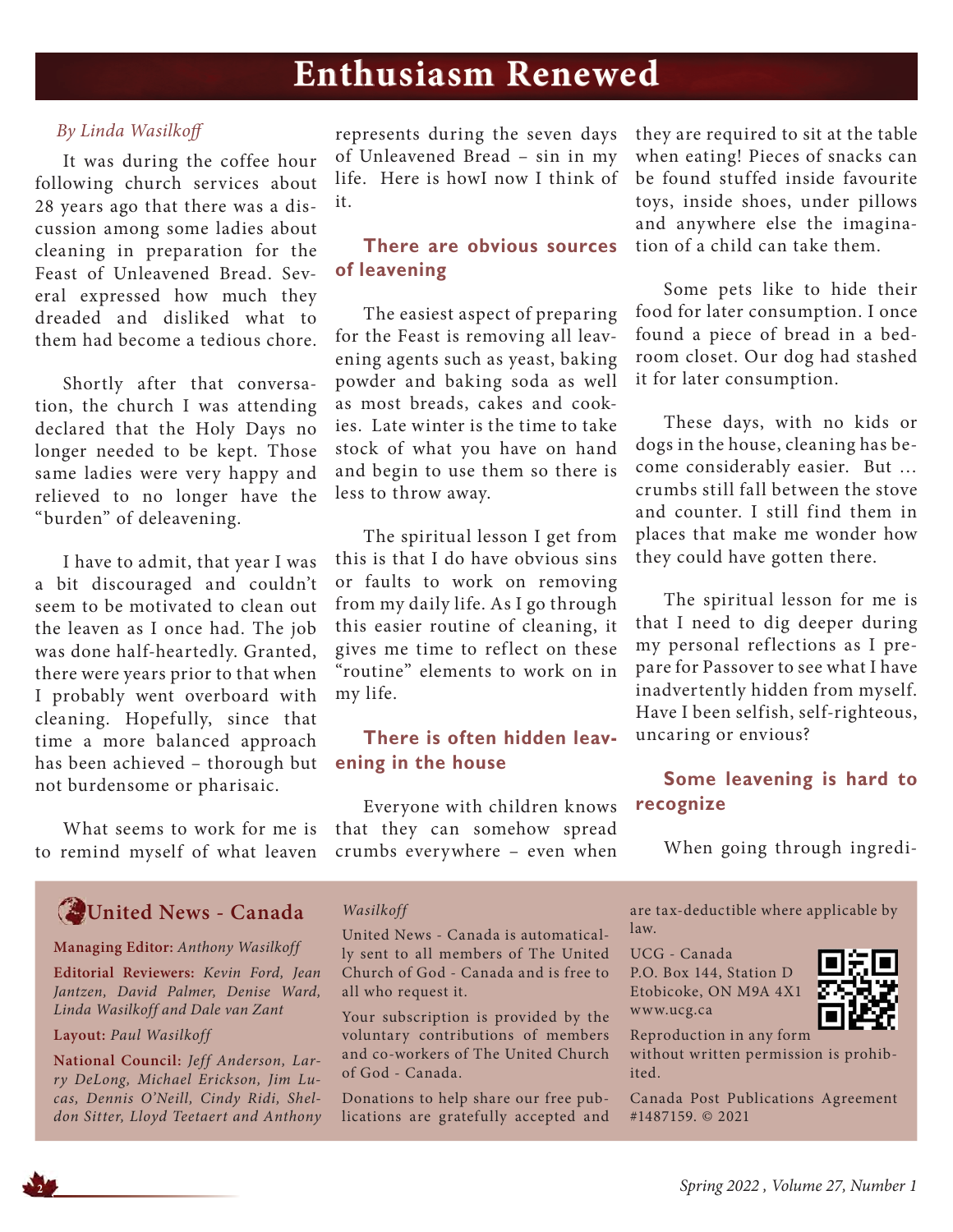

Leavening can be found in food you wouldn't suspect it to be in. *Photo by Houcine Ncib on Unsplash*

ents of food in the house, there are times when I have to look up what some ingredient is. Sometimes the leavening can be found in food you wouldn't suspect it to be in. Sometimes it is difficult to determine whether something is or is not a leavening agent. Being able to search online has made this much easier than it once was, but there are still times when it requires a bit of effort. And, different websites can give different answers!

As we go through life, it is sometimes hard to always identify sin. There are times when we convince ourselves that something is quite innocent. On reflecting deeper on our motives, we sometimes realize that our motives or thoughts were not as righteous as we wanted to believe.

### **Some things that aren't leavened can appear to be leavened**

Is that flat bread leavened or not? What about those cookies? I remember going to a potluck during the Feast of Unleavened Bread and seeing flour tortillas. Those purchased from a store are normally leavened so I assumed those at the potluck were. They weren't. They were homemade unleavened tortillas – a real treat for those attending the potluck.

We look at leavening as something that puffs up and that is true, but not everything puffy is leavened.

Likewise, I can look at situations and assume something is wrong or sinful without knowing all the facts. Especially when it is something someone else is doing. One has to be extra careful because as we judge so we will likewise be judged.

### **Prepare unleavened treats**

For people new to observing the Feast of Unleavened Bread, it is easy to think there will be nothing to eat. After all, how can the day begin without that tasty piece of toast? But, there are so many wonderful recipes to try. One source for recipes is your own cookbook(s). Just go through and check the recipes without leavening. It is surprising how many you can find. Several church members have shared their favourite ones, which can be found online at: https://www.ucg.org/members/ recipes/unleavened-recipes/unleavened-bread-recipes.

Preparing unleavened treats reminds me that preparing for the Feast of Unleavened Bread does not have to be a burden. God's Feasts provide remarkable opportunities to learn, to enjoy and to experience.

I hope and pray that I never again lose enthusiasm for preparing for and observing the Feast of Unleavened Bread.

### **Leavening or Not?**

The following are leavening agents:

- baking powder
- baking soda (sodium bicarbonate)
- monocalcium phosphate
- sodium aluminum phosphate (SALP)
- sodium acid pyrophosphate (SAPP)
- other phosphates
- ammonium bicarbonate (hartshorn, horn salt, bakers ammonia)
- potassium bicarbonate (potash)
- sourdough
- yeast

The following are not leavening agents:

Brewer's yeast, yeast extract (a flavoring), corn starch and cream of tartar.

Cream of tartar acts as a neutralizer when used with baking soda but does not, by itself, cause dough to rise and thus is not a leavening agent.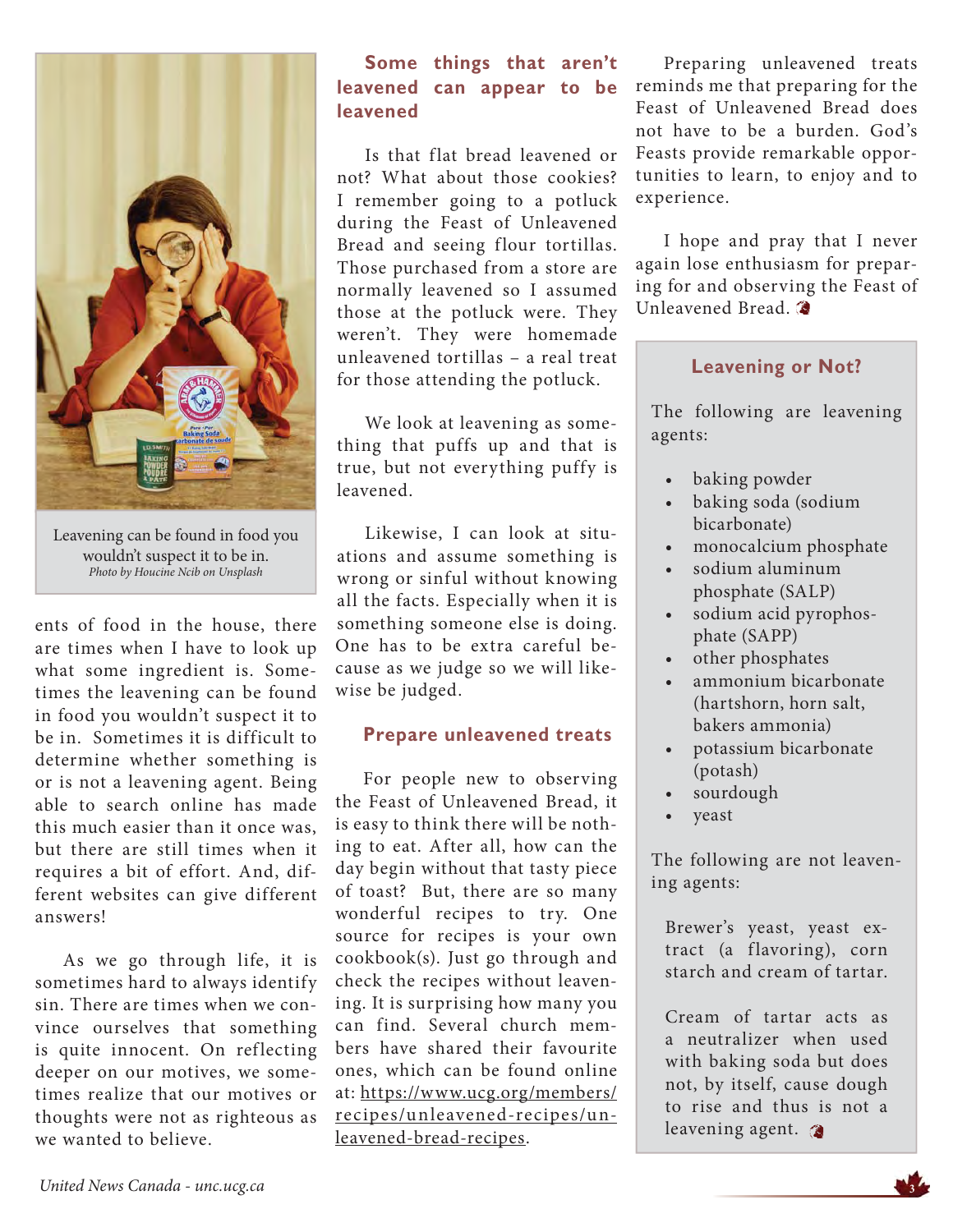### **The Power of Meditation**

### *By Charles Ranchie*

The world seems fascinated by war, movies, video games and news reports. Documentaries frequently describe and relive atrocities or glorify past and present wars. Whether we are engaged in it or even aware of it, we, as followers of Christ, are told that we are presently in a state of war. This is not the kind of war that involves guns or bombs or swords, but it is a very real war that presents a constant threat to our spiritual survival (2 Corinthians 10:3-5).

We can join the battle or surrender but our involvement is not optional. If we surrender, or neglect to fight, we will be conquered by the forces of evil

led by the devil. As the Apostle Paul told the Ephesians, "For we do not wrestle against flesh and blood, but against principalities, against to skillfully and effectively use the weapons at our disposal.

Prayer, Bible study and fasting are some of the mighty weapons we learn to use along with truth, righteousness, peace, faith and hope of salvation.

Another powerful weapon not often mentioned that is at our disposal is meditation. The battles we face are primarily fought and won or lost in our minds. What we do or say does not happen spontaneously without our mind

just over four thoughts every minute of the day. Those thoughts are influenced by what we see and hear through input from various sources – some good, some bad, some accurate, some not. Perhaps many are generated from the "Prince of the power of the air" (Ephesians 2:2) to lead us into temptation and sin.

Instead of allowing random thoughts to have free reign, we can use meditation to bring them into captivity.

Meditation is simply focused



Eliminating random thoughts from our minds is like removing air from a bottle. The easiest way is to fill the bottle with a liquid, which forces out the air.

Filling our minds with positive thoughts, thoughts about

powers, against the rulers of the darkness of this age, against spiritual hosts of wickedness in the heavenly places" (Ephesians 6:12).

If we chose to fight, we will be in very unfamiliar territory because we will need to use powerful weapons that are spiritual. Like any army recruit, to be successful, we will need to learn how

activating the words or deeds.

*Photo by Niilo Isotalo on Unsplash*

If we can "bring every thought into captivity to the obedience of Christ," we can effectively win our battles!

According to a recent study at Kingston University in Ontario, people have an average of 6,200 random thoughts per day. That is

God's law and His mercy is an effective weapon in our spiritual battle. It was practiced by the patriarchs (Psalm 1:1-2) and was also encouraged by Paul (Philippians 4:8).

Meditation is not difficult to learn, but it takes time and practice to be able to use it proficiently. It is a powerful and effective weapon in our spiritual warfare.



**<sup>4</sup>** *Spring 2022 , Volume 27, Number 1*

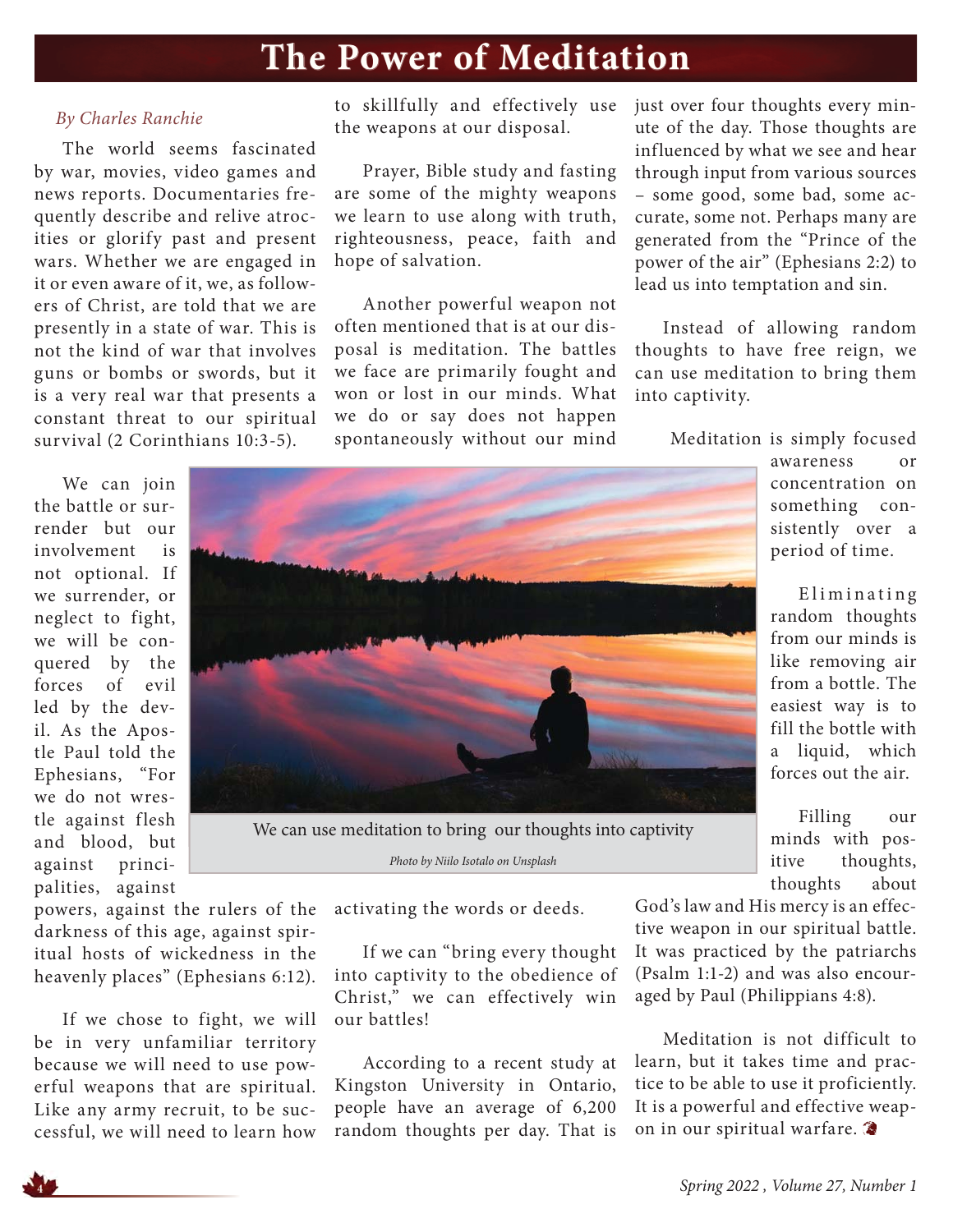### **National Council December Meeting**

### *By Edwin van Pelt*

The latest National Council meeting commenced at 7:00 p.m. Eastern on December 6, 2021, using the Zoom platform. Eight of the nine Council members were present. In addition, Bill Dimovski (Treasurer), Linda Wasilkoff (Parliamentarian) and Edwin van Pelt (Secretary) were online.

After the opening prayer, the first order of business was to adopt the minutes from the September 12 Council meeting. Jim Lucas, Chair of the Ethics, Governance, and Pastoral Committee read the National Council Code of Ethics.

Dennis O'Neill provided the Council with a Media Team update. Mr. O'Neill reported that the team is working on ways to attract traffic to our websites. There has been a shift in media communications over the past decade or so. We used to speak to people – broadcast out; now people come to us. Drawing people in is more cost-effective. The Team continues to work on the "Profiles of Faith" series (taken from the *Good News* magazine). A number have been completed. The idea is to keep them short to draw people to our website.

Director of Operations, Anthony Wasilkoff, gave the update from the National Office. Our Subscriber Development Letters are sent throughout the year to *Beyond Today* magazine subscribers. We currently have 427 members on file, 159 co-workers and 486 donors. *Beyond Today* magazine subscribers stand at 18,381 across Canada. On November 4, most of the National Office staff at-

tended the annual Church and Charity Law Seminar. This year, like last year, it was held online. Topics that were covered this year included: The Essential Charity and Not-for-Profit Law Update, Key Issues in Drafting Employment Contracts, and Insurance Issues Involving Volunteers for Churches and Charities. Other presenters were the Public Guardian & Trustee of Ontario and the Director General of the Charities Directorate of the Canada Revenue Agency.

Mr. Wasilkoff noted that our annual insurance coverages were recently renewed. We must show due diligence in order to obtain or renew insurance coverage. He also noted that our National Office Planning Meeting for 2022 was scheduled for December 16, 2021.

The death of Patrick Read was sudden and unexpected. His church areas have been reassigned to Bruno Leclerc (Maritimes), Jim Lucas (London), and Paul Wasilkoff (Windsor). Anthony Wasilkoff will look after Newfoundland with assistance from resident elder and former National Council member, Ellsworth Stanley.

Linda Wasilkoff provided an update on behalf of the Compliancy Task Force. All UCG-Canada policies will be reviewed over the next several months. The annual review will be completed in time for the June 2022 National Council meetings.

Anthony Wasilkoff noted that if we go to court for any reason, the question will be asked: Has the church been following its own documents? If not, why not? The Compliancy Task Force ascertains that our policies are in compliance with government regulations as well as our own bylaws and procedures and that they are being adhered to.

The 2022-2023 Operations Plan was presented by Anthony Wasilkoff. There were no substantive changes from the 2021-2022. Flexibility is important since there are so many unknowns.

Our Strategic Plan is a long-term overview while the Operation Plan is an intermediate to short-term plan. The Budget is the financial plan that lays out what we can afford to accomplish. As a church we are conservative in our planning and, most importantly, we rely on God. No comments, concerns or questions were raised and the Council approved presenting it to the National Conference for their ratification.

The next item of business was the presentation of the 2022-2023 Budget. Treasurer Bill Dimovski led the discussion. There are many unknown factors in planning a budget. One example is the current COVID situation. Mr. Dimovski noted that all the Holy Day offerings will be in the 2022-2023 fiscal year. This fiscal year, we had only six Holy Days; the First Day of Unleavened Bread was included in the 2020-2021 fiscal year. Most of our costs are fixed and we have little discretionary income. The Budget was approved by the Council.

The last item of business was to discuss and approve dates for 2022 National Council meetings. The meeting concluded at 8:19 p.m. Eastern.

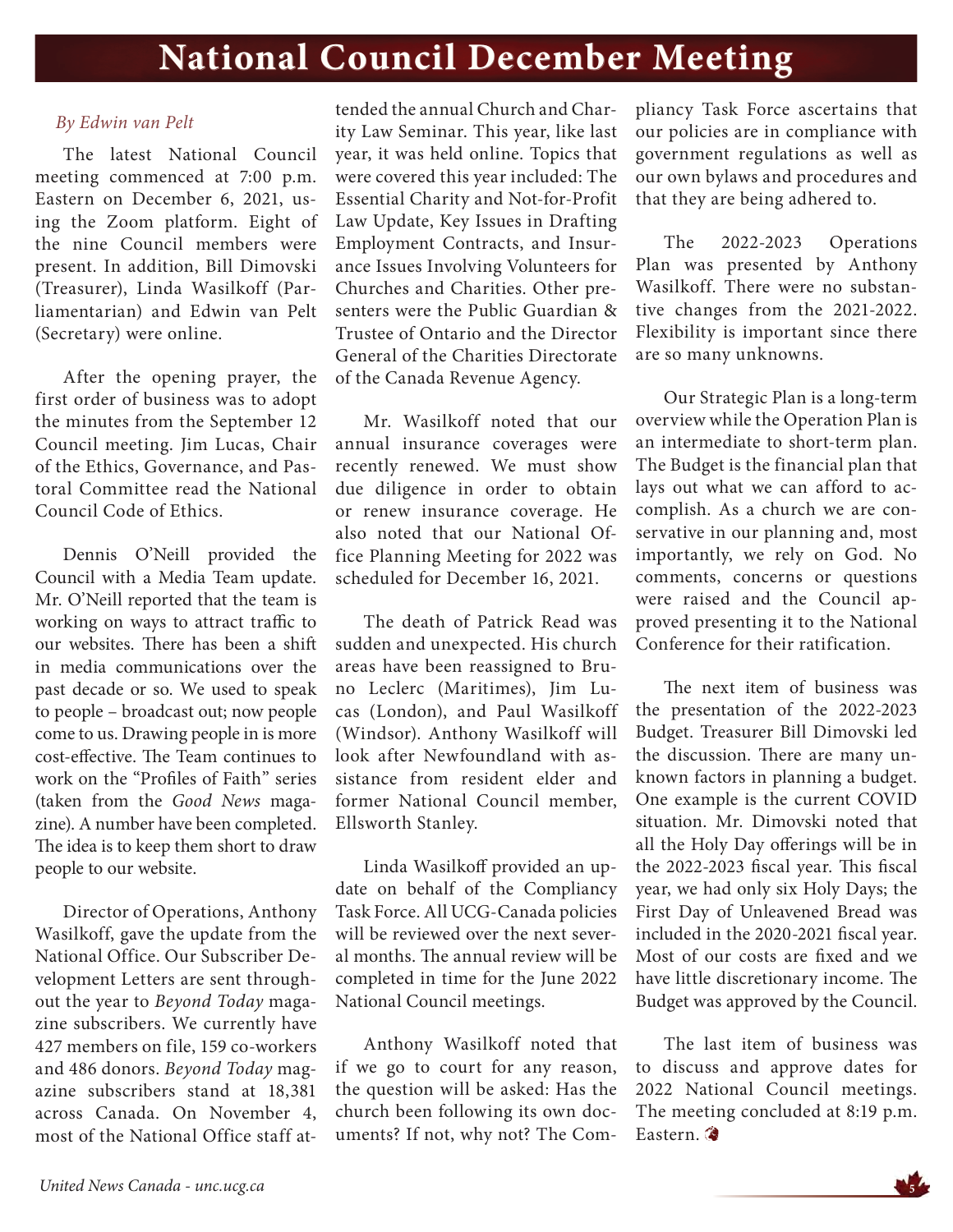### **Beware of Leaven Leaven**

#### *By David Palmer*

During His ministry Jesus often used the term "beware". He told His followers to beware of men for they will deliver you up to the councils, and scourge you in their synagogues. Beware of false prophets that deceive. But there was another warning He issued, something He told His disciples to beware of, and the first time He warned them, they didn't get it. "Now the disciples had forgotten to take bread, and they did not have more than one loaf with them in the boat. Then He charged them, saying, "Take heed, beware of the leaven of the Pharisees and the leaven of Herod." And they reasoned among themselves, saying, "It is because we have no bread" (Mark 8:14-16).

The disciples at this point did not perceive what Jesus was really getting at. Bread itself was not the point. Leavening was! "How is it you do not understand that I did not speak to you concerning bread?—but to beware of the leaven of the Pharisees and Sadducees. Then they understood that He did not tell them to beware of the leaven of bread, but of the doctrine of the Pharisees and Sadducees" (Matthew 16:11-12).

"Leaven translated as sour dough, is the remnant of dough from the preceding baking which had fermented and become acid" (*Easton's Bible Dictionary*). "A small portion of fermented dough used to ferment other dough and often symbolizing a corruptive influence" (*Holman's Bible Dic-*

#### *tionary*).

By analogy Jesus used three symbols of leavening - the Pharisees, the Sadducees and King Herod. Leaven of the Pharisees represented hypocrisy (Luke 12:1). The name "Sadducees" means "righteous ones" but, in fact, they were leavened with self-righteousness and false teaching. The Sadducees did not believe in the resurrection of the dead (Luke 20:27, Mark 12:18). The leaven of Herod represented political and religious worldliness under the influence of the god of this world (2 Corinthians 4:4).

Our world has been permeated (corrupted) with the leaven of the devil. And when Jesus referred to the sin of leaven, He was referring to sins of the heart. "Not what goes into the mouth defiles a man; but what comes out of the mouth, this defiles a man" (Matthew 15:11). "But those things which proceed out of the mouth come from the heart, and they defile a man" (verse 18).

Leaven has corrupted the true teachings of the Bible. Indeed too many religions, while claiming to be pious are, in fact, leavened with misguided traditions. Jesus had to address just such a concern among the Pharisees. For instance, the Pharisees meticulously cleansed the outside of their cups and dishes. However, inside they were filled with greed and self-indulgence. Jesus explained that external cleansing was not sufficient. Furthermore Jesus taught: "even so you also outwardly appear righteous to men, but inside you are full of hypocrisy and lawlessness.

Woe to you scribes and Pharisees, hypocrites!" (Matthew 23:28-29). Misapplied and misunderstood traditions like permeating leaven can cause division even in the Christian church.

Paul dealt with a leaven problem within the congregation of the church at Corinth. An individual was committing incest, and in responding, Paul compared the problem to leavening the entire church. "And you are puffed up, and have not rather mourned, that he who has done this deed might be taken away from among you" (I Corinthians 5:2). "Your glorying is not good. Do you not know that a little leaven leavens the whole lump?" (Verse 6).

Each year when we observe the Passover we recognize that Jesus is indeed: our bread of life (John 6:35, 48); the true bread that came down from heaven; that He was without sin; the unleavened bread of life.

Observing the Feast of Unleavened Bread is our reminder of a spiritual commitment that will one day allow us an opportunity to be in the Kingdom of God.

We are reminded by the apostle Paul that we are to keep the Feast, that we are to put leavening out of our homes for seven days and to eat unleavened bread. But Paul meant more than just eating physical bread. "Therefore purge out the old leaven, that you may be a new lump, since you truly are unleavened. For indeed Christ, our Passover was sacrificed for us. Therefore let us keep the feast, not with old leaven, nor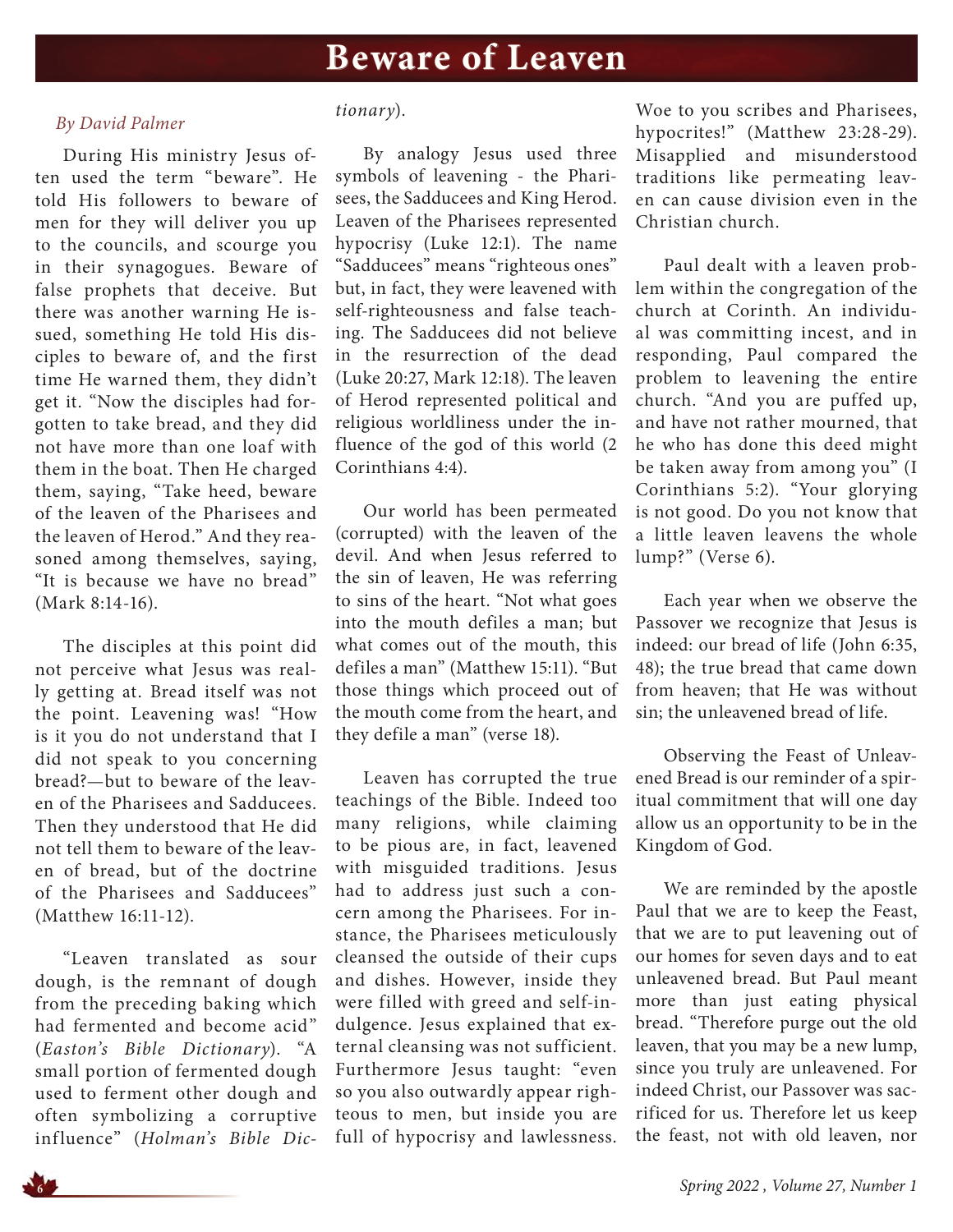with the leaven of malice and wickedness, but with the unleavened bread of sincerity and truth" (1 Corinthians 5:7-8).

As we approach the spring Holy Day season, the Passover and the

Days of Unleavened Bread, we are admonished to beware of leaven, the puffed up self righteous hypocrisy of the Pharisees, the false doctrinal concepts of the Sadducees, and the leaven of Herod, this world's demonic political and religious system.We are "to put away the leaven of malice and wickedness;" and substitute "the unleavened bread of sincerity and truth", with the guiding hand of the true Bread of eternal life, Jesus Christ of Nazareth!

### **Women's Enrichment Seminar**

#### *Michelle Vautour*

A Women's Enrichment Seminar was held on Sunday, March 6 for Eastern Canada. This was the second year in a row we had a virtual seminar via zoom with the purpose of building stronger connections and getting to know one another better. There were 38 zoom connections, with 43 in attendance from various congregations throughout Eastern Canada and one lady in British Columbia and another in New York.

The theme for the seminar was "Encouraging One Another" based on 1 Thessalonians 5:11, "Therefore encourage one another and build each other up, just as in fact you are doing."

The ladies enjoyed an inspir-

ing presentation by Linda Wasilkoff, with the focus on the word "courage" which is embedded in the word "encouragement. She shared examples of how we need "courage" to encourage others. One question was proposed for the ladies to think about: "What do I have to give to someone feeling down?" It's not always easy knowing how to best encourage others, especially when you don't know how to relate. One recent widower commented that a "hug" lifts her up on a difficult days and is a great source of encouragement.

The presentation was followed by ladies getting together in smaller break-out groups discussing several different questions on the theme with enriching discussions and quality fellowship time with each other. Following the break-out discussions, all the ladies resumed together and shared practical ways we can encourage others.

Here are some practical ways to show encouragement to others: send e-cards, good night texts; pray and fast for one another; send favorite scriptures – repeat daily; speak to people who are shy; create

a support grief group; listen with undivided attention; give a hug, share a smile; show appreciation with a thank you note; give the individual a purpose or task.

To encourage means make strong the inner most part of a person. When you reach out with a card, a phone call or a visit it is an act of worship. Friendliness or hospitality is a virtue that brings as much joy to the giver as to the receiver. We need to build bridges between our hearts and those of people we see who need a friend.

Several ladies commented that it really was an inspiration attending the event, how much they appreciated being able to participate and how they enjoyed it very much and had lots of fun interacting with



Participants from the seminar *Photo by Amy van Zant*

the ladies.

Many expressed a desire to have more of these events throughout the year. There was discussion of plans for having Friday evening chats as well as starting a virtual ladies craft/activity group for those interested.

Never underestimate the power of encouragement!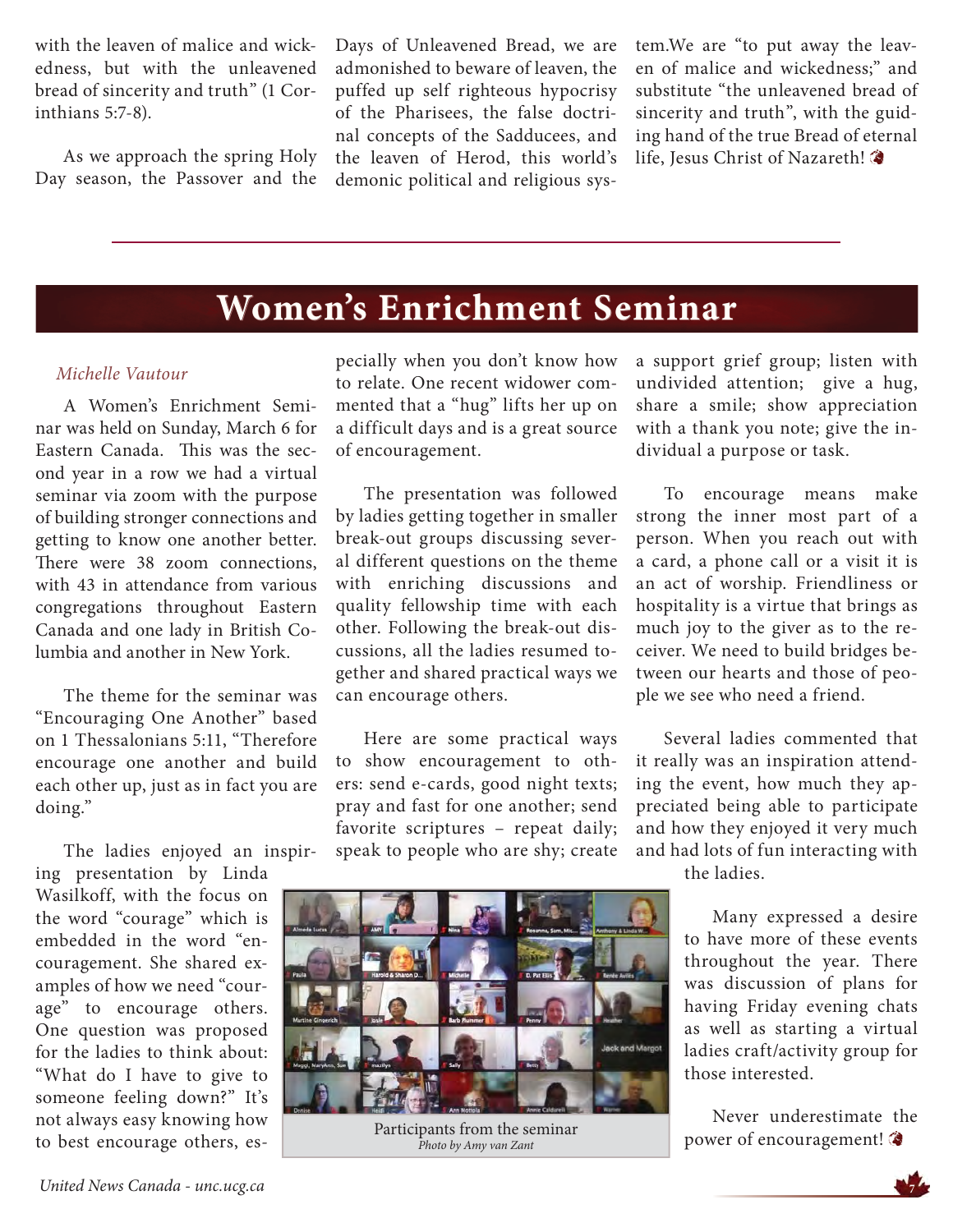### **Christian Paradoxes**

### *By Rainer Salomaa*

We live in a very interesting age. Through human reason and inventions, we have mobile homes that don't move. We have taller buildings but shorter tempers, wider freeways, but narrower viewpoints. We spend more, but have less; we buy more, but enjoy it less. We have bigger houses, but smaller families; more conveniences, but less time. There is more knowledge, but less good judgement, more medicine, but less wellness.

Under communism in the former Soviet Union, some referred to the "six paradoxes of Soviet life:" (1) there's no unemployment, but no one works; (2) no one works, but productivity goes up; (3) productivity goes up but there's nothing in the stores; (4) there's nothing in the stores, but at home there's everything; (5) at home there's everything, but no one is satisfied; (6) no one is satisfied, but everyone votes yes.

During this time of reflection and self-examination we as Christians are also faced with some spiritual paradoxes. Here are a few of them, each followed by a scriptural reference:

1 . To find our lives, we have to lose our lives. Matthew 10:39: "He who finds his life will lose it, and he who loses his life for My sake will find it."

2. To be exalted, we have to humble ourselves. Luke 18:14: "I tell you, this man went down to his house justified rather than the other; for everyone who exalts himself will be humbled, and he who humbles himself will be exalted."

3. To be great we have to be servants. Matthew 23:11: "But he who is greatest among you shall be your servant."

4. To receive, we have to give. Luke 6:38: "Give, and it will be given to you: good measure, pressed down, shaken together, and running over will be put into your bosom. For with the same measure that you use, it will be measured back to you."

5. To be free, we have to become slaves. 1 Corinthians 7:22: "For he who is called in the Lord while a slave is the Lord's freedman. Likewise he who is called while free is Christ's slave."

6. To be strong, we have to become weak. 2 Corinthians 12:9: "And He said to me, 'My grace is sufficient for you, for My strength is made perfect in weakness.'Therefore most



Christians face paraxodes *Photo illustration by Paul Wasilkoff*

gladly I will rather boast in my infirmities, that the power of Christ may rest upon me."

7. To be strong, we have to fast and pray. Matthew 17:21: "However, this kind does not go out except by prayer and fasting."

8. To please God, we live in the world, but are not of the world. John 17:14-15: "I have given them Your word; and the world has hated them because they are not of the world, just as I am not of the world. I do not pray that You should take them out of the world, but that You should keep them from the evil one."

Based on faith, these Christian paradoxes work, but don't necessarily make sense to the carnal mind. We know that God's ways and thoughts are so much higher than our human thoughts (Isaiah 55:8-9). What seems right to a man, leads to death (Proverbs 14:12). The apparent foolishness (to the world) of preaching God's truth helps to save us (1 Corinthians 1:21).

Certainly at Passover season, when the Christian world emphasizes leavened bread, God's children seek to be unleavened and marvel again that Christ our Passover was crucified for us.

The powerful Son of God weakened himself to the point of death, so that we weak human beings can attain to strength and power in the family of God. That is indeed a profound paradox!

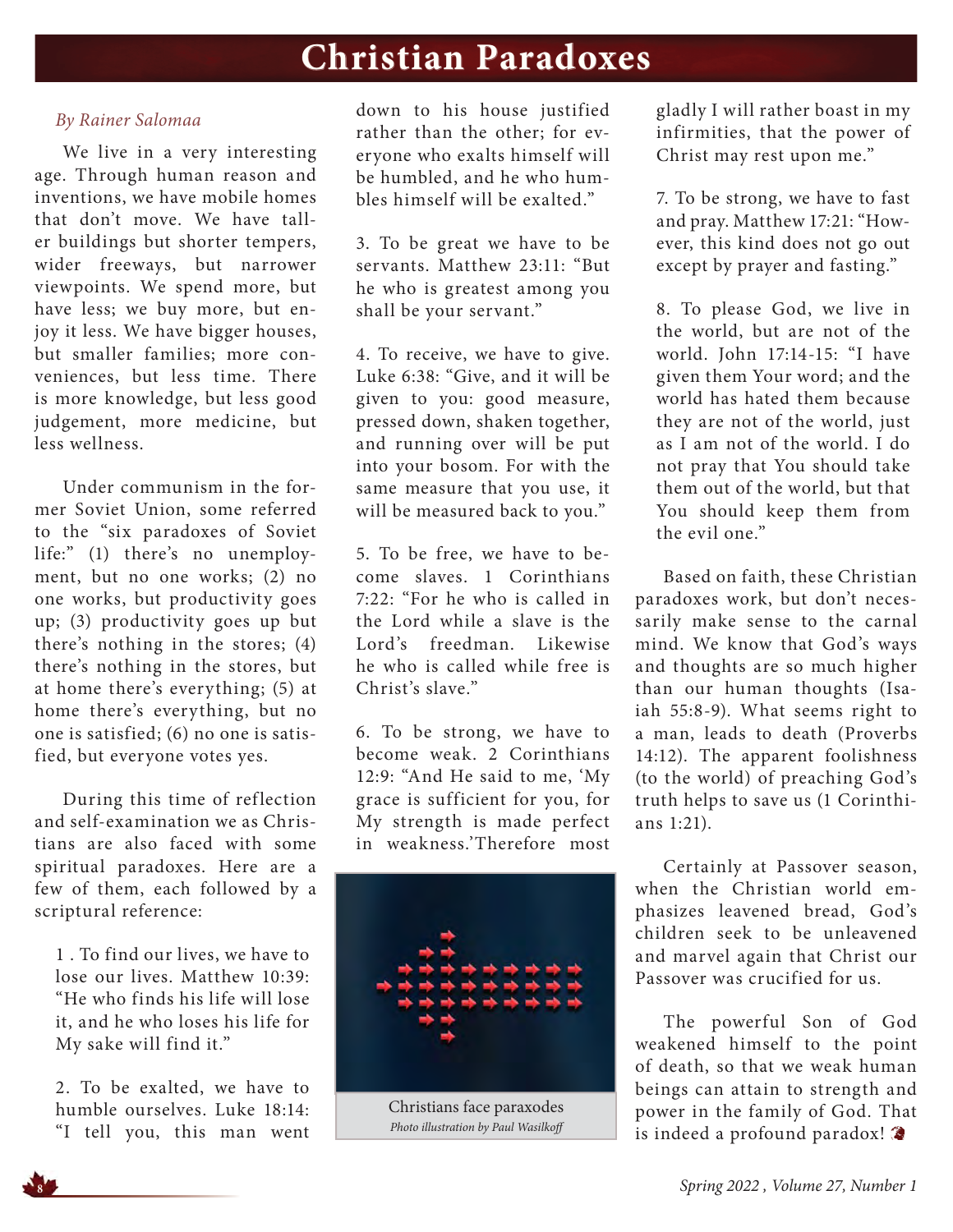### **Patrick Read Tribute**

### *By Michael Caputo*

In the late 1980's, the pastor of the Kitchener congregation and I went to visit a couple that lived in a small, remote village north of Kitchener, named Ethel. It was a dark, very cold winter evening and with some difficulty we finally found a charming house surrounded by open land. The couple was Pat and Jo-Anne Read.

We were met by the warm and friendly couple and sat with them in their cozy family room for quite

some time. Jo-Anne said little; Pat, on the other hand, quickly made it evident that he was a very gifted speaker. In short, he loved to talk.

It quickly became obvious that they were both very sincere and that they were embracing our doctrinal package quite willingly. I believe they were invited to services at the end of our visit. While sitting in that living room, I had no idea that years later Pat and Jo-Anne would have be-

come very dear and treasured friends.

Some time later, my wife, Leonilda, and I left Kitchener and only saw them sporadically during our occasional visits. We reconnected fully years later when United was formed. He and a few others had refused to accept the heretical changes

and, by remaining faithful, they became the foundation to the Toronto UCG congregation.

By then, Pat had grown into a zealous, dynamic and service-oriented Christian like few other Christians I had ever known. Every week, he and Jo-Anne traveled a very long way, so as to get to church early to make sure that all was set up and ready to go. No brutal winter storm or dangerous icy roads were enough to stop them. That, of course, endeared them to the brethren who saw their spirit of sacrifice clearly manifested for years.



Pat & Jo-Anne Read *Photo by Rudy & Judy Rangel*

Pat was also a very warm man with a pronounced sense of humour. Many may recall how during socials Pat loved to tease us starving ones in various creative ways, while directing people to the food table.

He especially loved to tease me with mafia jokes and I, of course, reciprocated with my

own humorous sarcasm, which he took with resilience. Our mutual teasing reached a crescendo at the Feast when I loved to remind all that he was the only man I knew who dyed his hair white. In spite of the ongoing mutual teasing, we remained good friends and loved to be in each other's company.

Pat served in the ministry with zeal and a genuine serving spirit. He loved serving the few who attended the London congregation and looked forward to his long trips to Windsor. He also savoured

> his trips out East, to serve the brethren there.

> Pat loved his wife Jo-Anne, two children and four grandchildren dearly. Our discussions often gravitated toward his beloved family that he treasured very much.

> I will miss my friend Pat. I will miss his support, his warmth, his sense of humour, his prayers on my family's behalf and the sincere smile that shone on his face.

I look forward to spending much time with him and his beloved wife, in God's glorious Kingdom, when painful goodbyes will no longer be endured and when joy will never end.

So long my dear friend, Pat, and thank you for the legacy of love and service you have left behind.

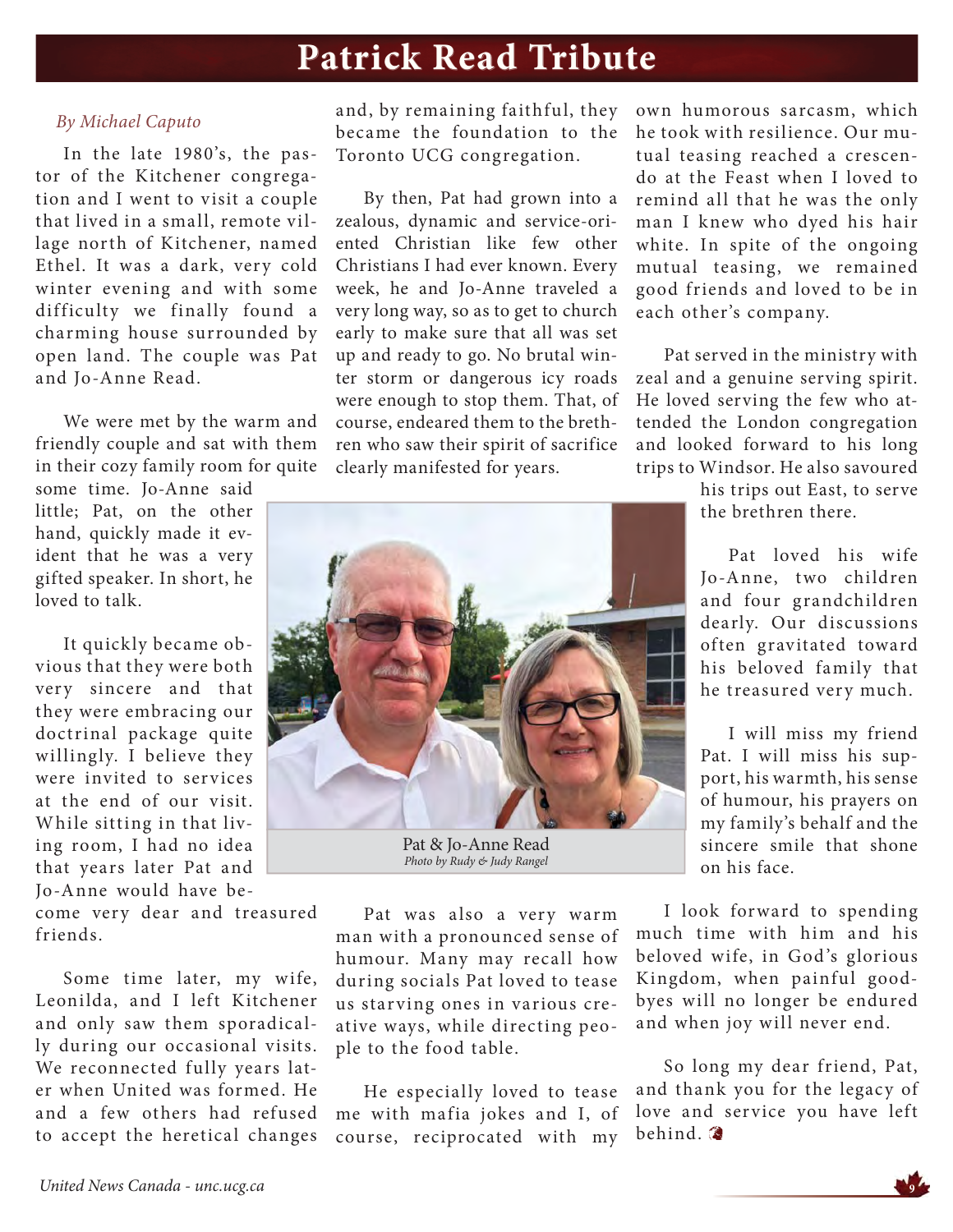### **An Interview With John Elliott**

### *By Dale Craniford*

Jesus Christ said "... the greatest among you shall be your servant" (Matthew 23:11). For 47 years, our friend and pastor, John Elliott, has faithfully served God's people with love and care. On September 15, 2021, John officially retired from employment with UCG.

John and his wife, Merrie, have served God's people for parts of six decades, in ten different regions of North America as well as East Africa. John first pastored in 1974, in British Columbia.

Mr. Elliott reflected on his time as minister:

"It has truly been an honour to serve full-time in God's work for nearly five decades in one of the most meaningful roles a human can have. Nearly everything about a pastor's work is about promoting others to share eternity in God's Kingdom.

With God's inspiration and positive member support comes a sense of fulfillment in serving candidates for the God Family. All of our family and extended family members are in God's Church, which is a real blessing."

Mr. Elliott graciously answered some questions.

*What brought you to Canada, where you first pastored?*

"I was notified by both the U.S. and Canadian church administrators that each wished to hire me. They ultimately required me to choose which country I wanted to serve in. Having already spent three years attending college in the UK and traveling extensively in Europe, I chose Canada."

*What were the benefits of serving in different parts of North America?*

"North America is populated with immigrants from all countries. Some settle in environments with topography that has similarity to that of their home countries. Serving at different locations on the continent allowed us to get to know people from many different cultural backgrounds."

*How did you become involved in mentoring potential pastors?*

"When I began serving as senior pastor to eight countries in East Africa, there was no other ordained person in the area at the time. Discovering how to mentor along with developing leadership training initiatives helped illuminate who Jesus Christ was calling as deacons, deaconesses, elders and eventually pastors, plus my replacement senior pastor."

*What were the biggest challenges/adjustments you faced in serving as a pastor?*

"Time management is difficult to master in serving members whose needs often occur spontaneously. There were years when members' needs demanded most of my time. Filling them often put our family in the position of getting leftover bits of time and attention. Ministers are taught to prioritize their lives with God, family, then Church. But when needs are constant, that order can easily get scrambled."

*What's the biggest change you have seen in society since becoming a pastor?*

"As secular humanism has increased the love and respect for other humans has greatly diminished. Respect for all authority figures including parents, teachers and leaders has all but collapsed. 'I know best' is the prevalent mindset that has trickled into all aspects of society, including the Church.

Gone are the days when someone would contact the Church to learn God's truth. Instead nearly all contacts are about trying to teach the Church their truths."

*What were the greatest rewards in serving as a pastor?*

"Encouraging people in their development of godly character is the greatest blessing of serving in God's ministry. Relationships grow out of the love, joy and peace that result from spiritual development in all of us."

We appreciate the loving care, hard work and dedication to serving God's family that John and Merrie have demonstrated! Best wishes on their retirement. We know they will still mentor and serve in many ways. John and Merrie, good and faithful servants, thanks again!

**<sup>10</sup>** *Spring 2022 , Volume 27, Number 1*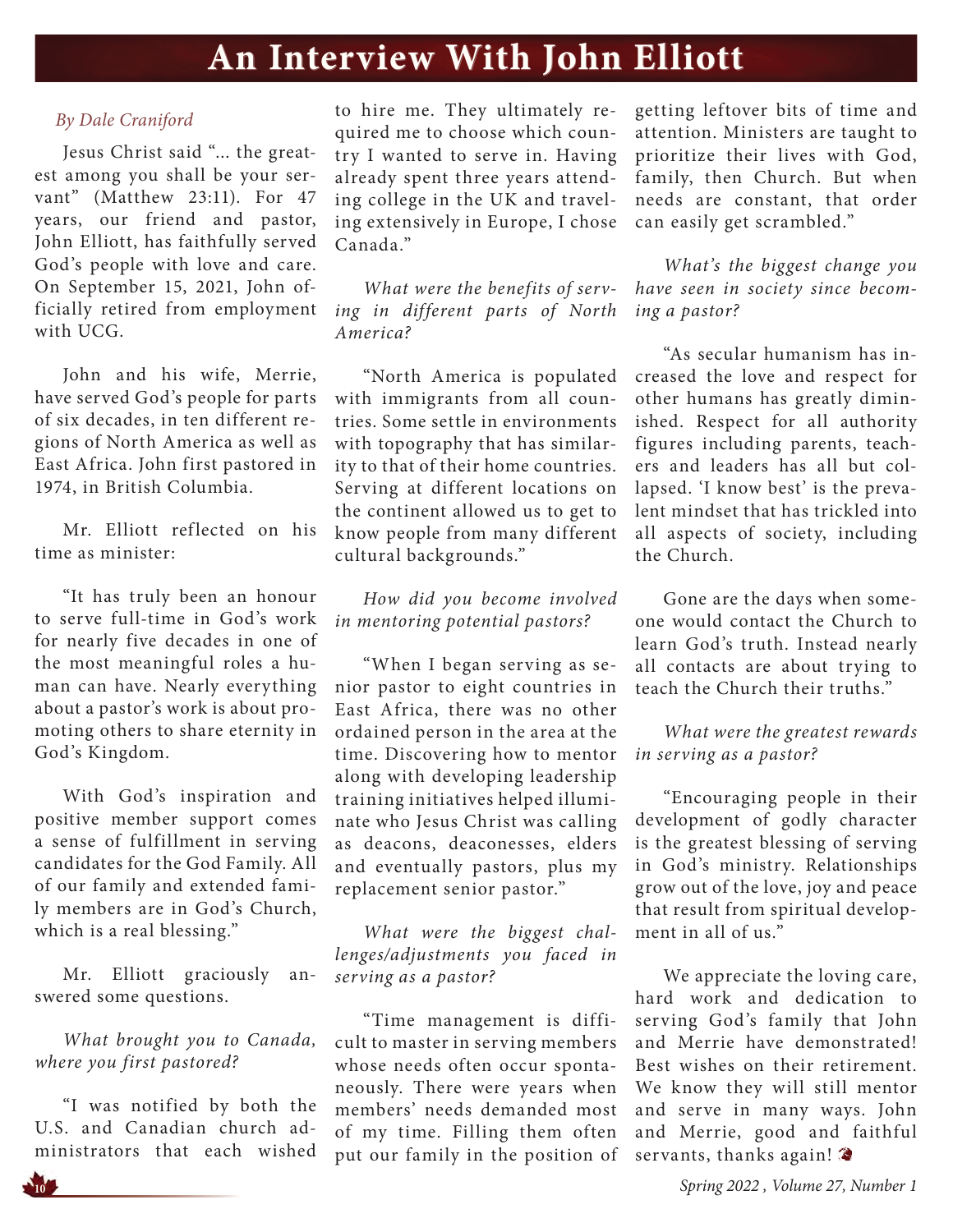## **Linda Wasilkoff Retires as Secretary Linda Retires**

### *By Rainer Salomaa*

After serving as the corporate secretary and being one of three officers of the United Church of God – Canada for twenty-five years, Linda Wasilkoff retired as Secretary on September, 2021, and relinquished her duties to Ed van Pelt.

It was at the first Canadian Organizational Meeting held at the Crossroads Hotel in Calgary over the weekend of January 27-28, 1996, that a motion to appoint her to be the Secretary to the Council was overwhelmingly approved. At that organizational meeting, there were twenty-eight in attendance. Also selected during those meetings were National Council members and members to a Women's Advisory Committee. After the meetings, Mr. Gary Antion wrote, "The meetings ended all too soon as we went our separate ways encouraged at the process of consensus and the working of God's Spirit to achieve unity."

Eventually at further meetings our Bylaws were developed and accepted. They help define the responsibilities of the secretary. The required job elements include:

1) Keep or cause to be kept, all articles and bylaws, and amendments to the bylaws;

2) Keep or cause to be kept, at the Corporation's National Office or such other place as the National Council may direct, a book of minutes of all meetings, proceedings and actions of the National Council, of National Council and Conference Committees of the

National Council, and of National Conference meetings. The minutes of meetings shall include the time and place of holding, whether the meeting was general or special; and if special, how authorized, the method of notice given and the names of those present, or otherwise represented at, National Council and committee meetings and National Conference meetings. The Secretary shall keep or have kept at the National Office, a copy of the Articles of Continuance and Bylaws, as amended to date;



Linda Wasilkoff as Secretary *Photo by Rainer Salomaa*

3) Keep resolutions of members and any committee of members;

4) Keep a register of directors (National Council) and Officers and a register of members (National Conference) which shall include:

a) Name;

b) Current residential ad-

dress;

c) Email address if the individuals if the individual has consented to receiving information or documents by electronic means; and

d) The date on which that person has become a director/officer/member and, if applicable, the date on which that person ceased to become a director/officer/member.

5) Keep other records and documents as are required by law to be kept;

6) Cause to be given notice of all meetings of the National Conference and of the National Council, and notice of meetings of committees of the National Council required by the Bylaws to be given;

7) Utilize the seal of the Corporation, affix the seal, or cause it to be affixed, as appropriate.

8) Perform duties, as assigned by the Chairman, Director of Operations, National Council or National Conference, which are not inconsistent with these Bylaws; and

9) Sign, execute and deliver in the name of the Corporation, all other instruments incident to the office of Secretary that are not specifically reserved for the Chairman or the National Conference and which are not prohibited by these Bylaws.

Linda has faithfully and dili-

*See* **"Retirement"** *on page 15.*

 *United News Canada - unc.ucg.ca* **<sup>11</sup>**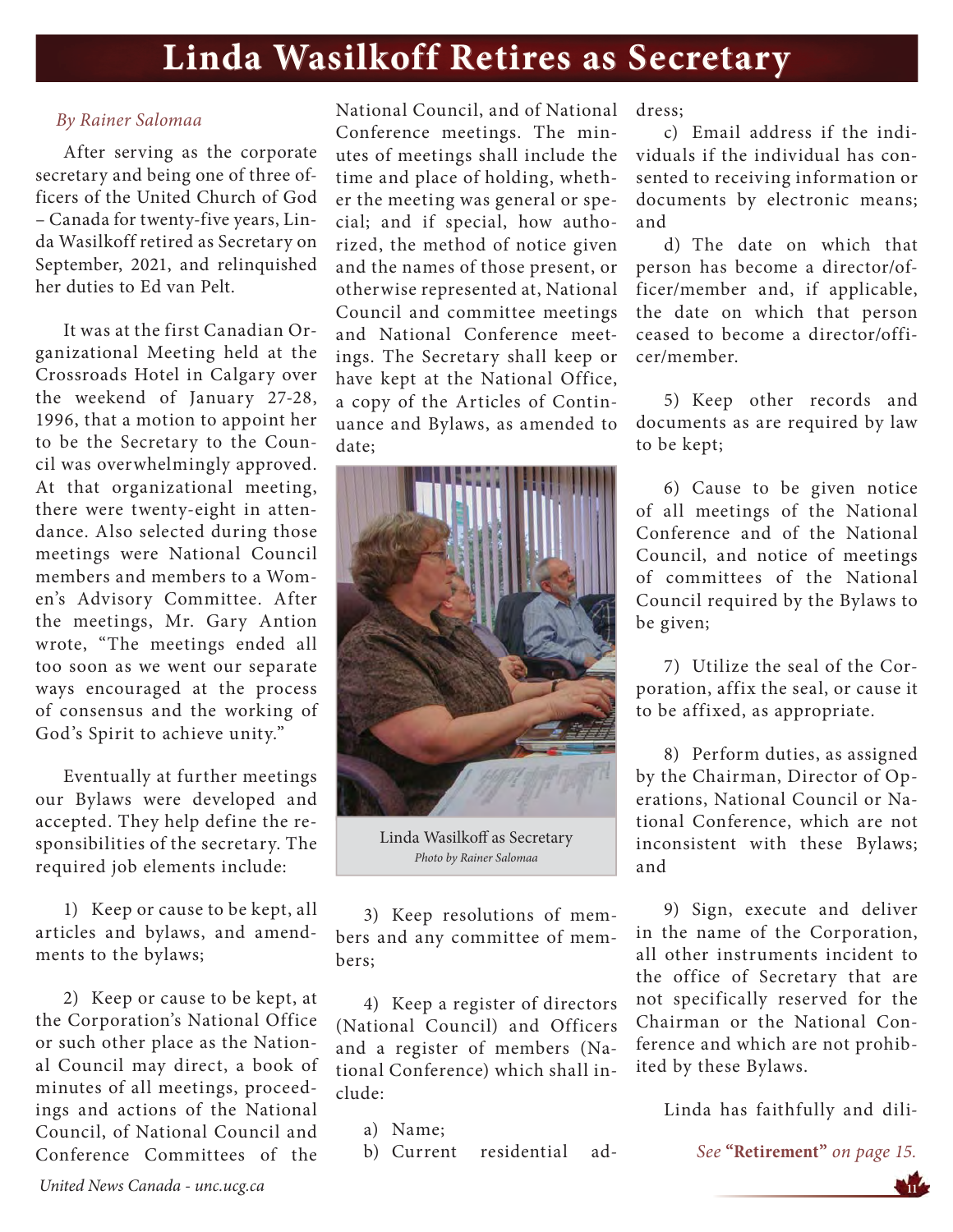### **News From Across Canada**

#### **Saskatchewan Feast Site**

We are pleased to announce that the Feast of Tabernacles will once again be held in Saskatoon. Even though Saskatoon is designated as a "local" site it is a fullfledged site with special music, elders present to give live sermons each day of the Feast and a full set of activities for you to enjoy.

We have room for those that wish to transfer to Saskatoon but please note that to attend you must register with Larry DeLong as space is not unlimited.

As last year, the Feast will be held in the Shriner's Hall at 1022 Saskatchewan Crescent West. The meeting hall is located on the banks of the South Saskatchewan River with walking trails along the river starting right off the parking lot. The site is also a couple of blocks from the large Diefenbaker Park, a great place for walking, picnicking, golf and a famous disc golf course.

Also nearby is the Western Development Museum, a must if you enjoy delving into our western Canadian history.

For accommodation, Saskatoon has an abundance of AirB-NB's and hotels, several within five minutes of the hall.

For more info or to register please contact Larry DeLong at lgdelong@shaw.ca or call 403-345- 4051.

*Larry Delong*

#### **Quebec Feast Site**

This year's Feast site location in Quebec will be at the Château Venise, Venise-en-Québec pending all contracts being finalized. Opening night service will be at 7:30.

The condos are part of a beautiful private domain situated on the Champlain Lake. There are large communal rooms and private gardens. Bicycle paths are close by.

Meals can be shared according to the initiative of members. Spiritual food will be served in French.

*Bruno Leclerc*

#### **Edmonton Charity Drive**

The Edmonton congregation held a charity drive this year for local charities.

The congregation made a donation to the HUB organization last year and was able to donate again this year. The HUB organization offers various types of support or a hand-up to those with different needs in the local area. The two areas that we donated to this year at HUB were Coats for Families providing all kinds of winter wear to low-income families and Hope for Leduc Homeless with care kits that included blankets, toiletries, underwear, socks and meal cards for either Tim Hortons or McDonalds.

This year the congregation also donated to the Camrose Women's shelter. The items that were needed were grocery store gift cards, towels, hand towels, facecloths, women's pyjamas and sheets for twin beds. Because of COVID restrictions, donations were limited to new items.

*Tonya Erickson*

#### **Feast Coordinator Retirement**

During the Feast of Tabernacles in Drumheller, Alberta, this past year, Rainer and Claudia Salomaa made the decision to retire from festival planning and organizing after a very commendable 23 years. On February 12, while Michael and Tonya Erickson were visiting, the Calgary congregation gave a formal "thank you" for the Salomaa's hard work and diligent service as they passed the proverbial baton. They were given some well-deserved putyour-feet-up socks, some gift cards and a bottle of wine.

Anthony Wasilkoff has this to say about how it started: "It was the autumn of 1995. The Wasilkoffs were on their way to the first FOT that UCG was holding in beautiful Whistler. We stopped to have dinner with Dr. and Mrs. Hoeh, Rainer and Claudia Salomaa and a few others. Dr. Hoeh was warm and cordial and said he would not allow others to determine who his friends would be. Mr. Armstrong had his Japanese sons and Dr. Hoeh had his Canadian sons! It was at this FOT in Penticton that Dr. Hoeh emphatically stated, 'if keeping the Law of God was ever a burden to you, it is because it was never written in your hearts.' At the conclusion of that FOT, the

**<sup>12</sup>** *Spring 2022 , Volume 27, Number 1*

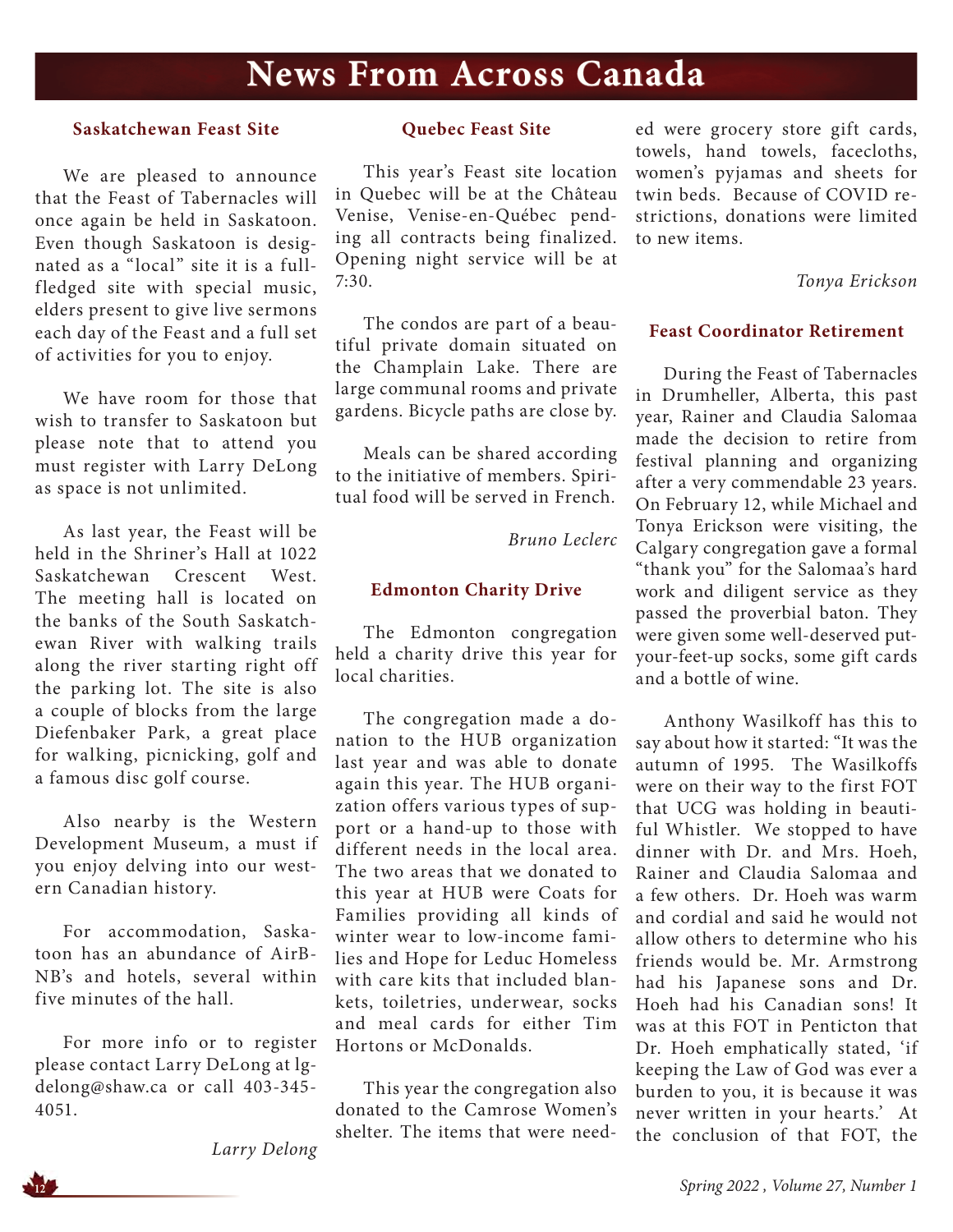baton was effectively passed from Penticton to Whistler and thereafter to Kelowna for some years to come. We all have accumulated a tremendous treasure house of precious memories of Feasts observed with family and friends."

Since that time, Rainer and Claudia have coordinated Feasts in Penticton, Whistler, Kelowna, Canmore, Cochrane and Drumheller. They have been highly praised over the years for how well planned their Feast sites have been. The spreadsheets that Rainer has created are still being used today by many Festival Coordinators. His army of volunteers willingly came back year after year with smiling faces to help where needed which speaks loudly to his trusting delegation skills.

Michael Erickson commented "I remember my first UCG Feast with Rainer and Claudia in Whistler in 1996. What a contrast to the prior year's Feast. The next year Rainer and Claudia began their tireless service to coordinate Feast sites in British Columbia and later in Alberta."

David Palmer mentioned "What made the involvement at the Feast a pleasant task was the pre-organization Rainer put in place. Once the Feast began, thanks to him and Claudia's organizing of different activities the festival almost ran itself."

One quite often would see Claudia at the coffee/cookie reception in the lobby of the Kelowna theater or tending to a beautifully arrayed table tucked to the side or back for the before and after refreshments. Her behind-the-scenes efforts for senior lunches, stunning stage

decorations and many other activities have not gone unnoticed and are widely appreciated by generations. The Salomaas were well known for their Family Dances, Family Day activities, variety shows and Penny carnivals that were well attended year by year.

Regarding how many Feasts they

had off (before I asked the question, I first asked Tonya to cover her ears), Rainer held up two fingers. "Once in Hawaii, and once in Escondido, California."

David Palmer also had this to say: "One year, 2008, Rainer requested an opportunity to take a break from coordinating. I was assigned the task, but following his lead made the assignment much easier, especially having many of the same volunteers for the various tasks and activities, including Mike Erickson in the important role of handling the business office and festival finances."

Don Hooser was delighted to pass on something as well. "While Elsie and I were living and serving the Northwest Washington from 2004 to 2010, our assigned Feast sites were in Canada, and Rainer was the Feast Coordinator each time. It was always a delight serving under Rainer and spending time with Rainer and Claudia. They were always so easy-going and made us feel very comfortable. We always loved their great sense



Rainer & Claudia Salomaa *Photo by United Church of God,* an International Association

of humor. Rainer always assigned me to be one of the song leaders and I used to joke about Canada and Canadian ways and often compared Canada with my home state of Texas. May God continue to bless Rainer and Claudia as they enjoy their retirement from coordinating festival sites."

Kelowna at one point became a live webcasted site for shut-ins. In its infancy, the lagging of the video that came through added to Rainer's already humorous announcements. When he would say hello to everyone watching the webcast, he would proceed to move around fast. The video could not catch up, so one watching this would see a strange version of him on the receiving end. However, you definitely knew it was Rainer because of the telltale, and beloved laugh, we all know him so well for.

Larry and Maureen Delong add. "We would like to say thanks a million times to Rainer and Claudia for all the work they have done to make countless Feast of Tabernacles so special to countless Feast goers. Most have no idea the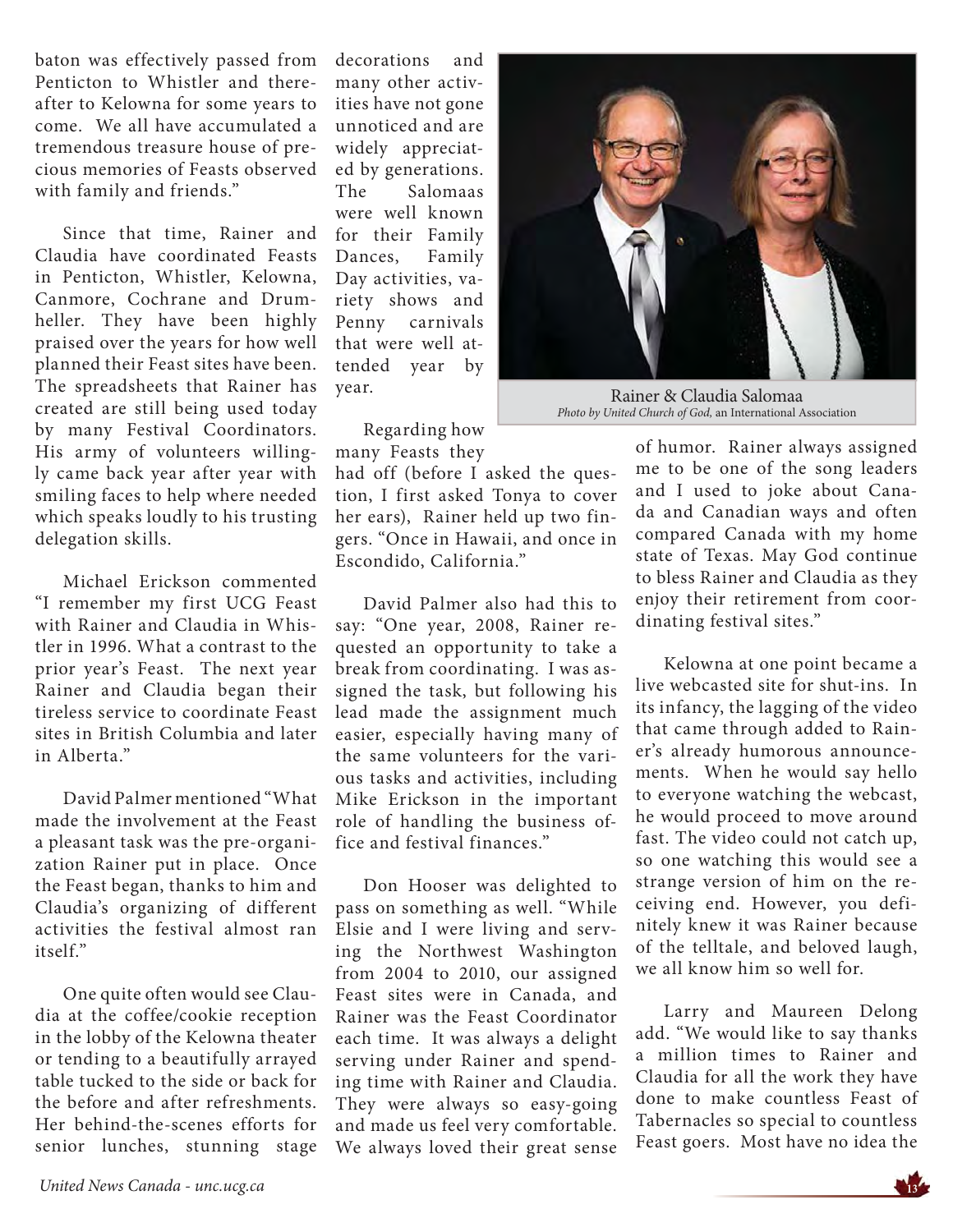amount of effort, hours and stress that goes into planning just a single Feast, never mind for 20 plus years. You have graciously passed the baton to Mike and Tonya. They will do fine! So, after over two decades of Feast planning, we wish both of you a well-deserved rest, we love you both"

Mike Erickson sums it up well with this: "What a blessing they have been to so many for all their diligent sacrifice in organizing these annual Feasts and the many other ways they have served the brethren and God's Church over the years. They have been wonderful mentors, dear friends and adoptive parents to me for many, many years. They have helped me beyond what words can express and I am forever grateful for their love. I will endeavour to continue their tradition of celebrating the end to a successful Feast. Thank you, Rainer and Claudia."

### *Heidi Poffenroth*

### **Edmonton Clothing Exchange**

The Edmonton congregation held a clothing exchange on January 1 after services and fellowship. Many were able to enjoy going through and selecting items for themselves and/or family members. The ladies and young girls had a wonderful time with their new free finds (the men appeared to enjoy themselves as well). The selections included casual and dressy clothing, coats, ties, suits, scarves, purses, wallets and shoes.

The items not taken by members of the congregation were donated to the Jireh Centre in Leduc, a local charity. The Jireh Centre

gives out free clothing and toiletries to the homeless, needy and low income individuals or families. There were 14 large bags of clothing (women's, men's and children's), as well as some purses and wallets, two or three medium-sized boxes of shoes and some new toiletry items donated to the centre. The Jireh Centre was very appreciative for the donations.

*Tonya Erickson*

#### **Patrick Read Obituary**

Patrick John Read was born on March 20, 1952, in Kitchener, Ontario. He died on November 28, 2021, after a two-year battle with colon cancer.

 In 1972 he met his wife-to-be, Jo-Anne, through a mutual friend. They were married on July 8 of that year. They would have celebrated 50 years of marriage in July of this year. Patrick and Jo-Anne had two children, Judy and Tony.

The Reads began attending the Kitchener congregation in 1987. They were founding members of the United Church of God Toronto congregation when it began in 1995. Pat was ordained a deacon on the Day of Atonement in 1996. Then, in January of 2009, he was ordained an elder.

He was hired full-time by the church on October 1, 2010. During his time as a pastor, he served congregations in Ontario, the Maritimes and Newfoundland. At the time of his death, he was the pastor of Windsor and London (ON); and Moncton and Sussex (NB).

In addition to his pastoring duties, Pat also assisted in setting up the DVD and MP3 program for Canadian shut-ins as well as helping with various duties in the National Office. He served on the Canadian National Council for a total of three terms (nine years) and was the Feast Coordinator for Southern Ontario sites for many years.

Pat loved anything outdoors – from camping to landscaping – and he approached these things fearlessly. He was a Jack-of-all-trades. Anything his hand touched he turned into something beautiful. He loved cars and in recent years, restored an Oldsmobile that was gifted to him. Above all else, he loved God most and treasured his family deeply. Patrick's faith was evident to all who knew him.

Several people submitted tributes. The following is a sampling.

From Brent Feiock: "As I got to know Patrick more and more, it became very obvious to me the kind of man he was. He not only loved his physical family, but his spiritual family as well. A true servant of God and a wonderful friend was Patrick



Patrick Read *Photo by United Church of God, aIA*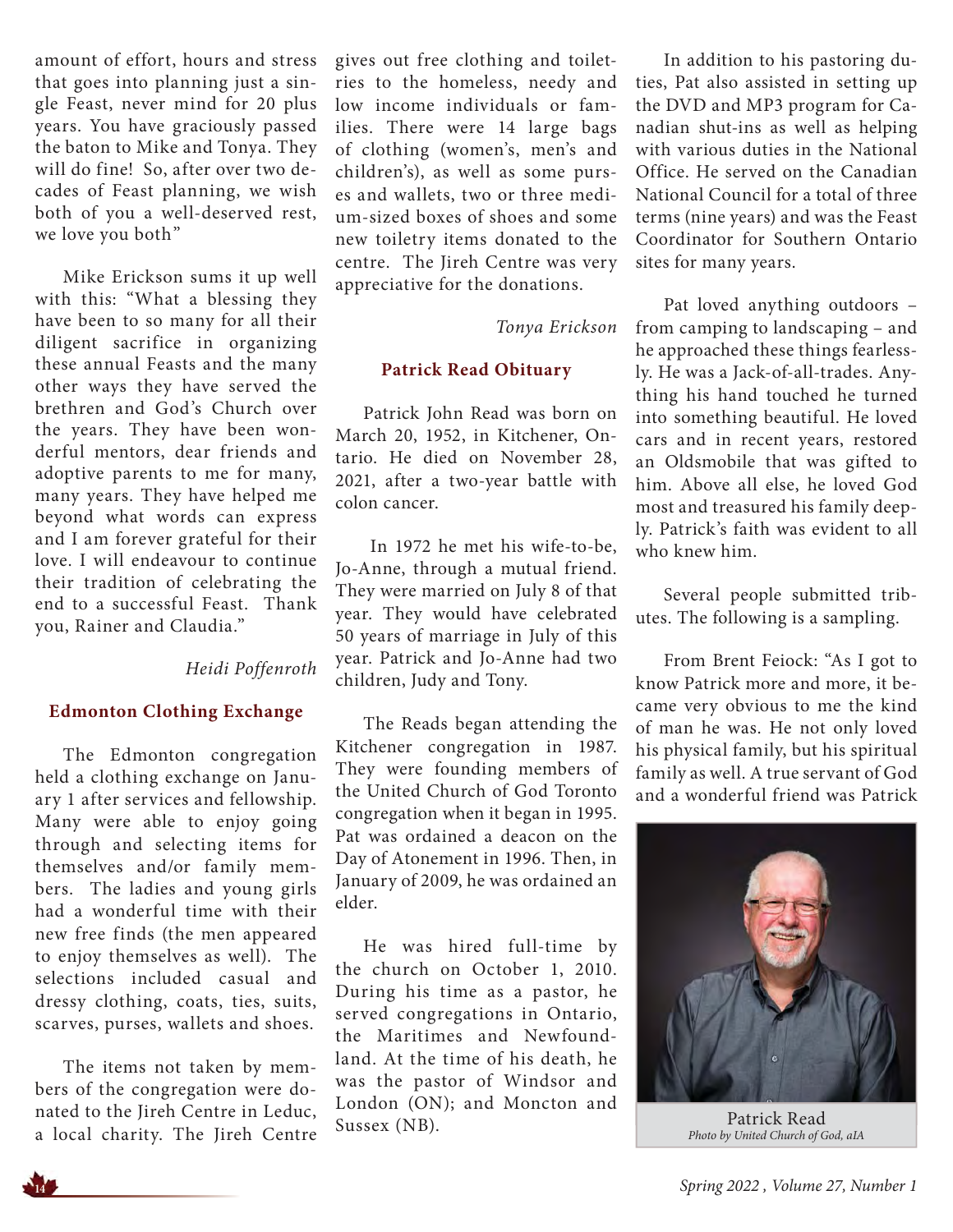Read. He will be deeply missed!"

From Jim and Almeda Lucas: "We can still remember how much he enjoyed the square dances we would have at the Feast in Midland. For Pat it was the joy of being among God's people and having a good time. Our prayers are now for his family as they have to move forward toward the Kingdom where they will once again be reunited and rejoicing with him in a world that we can only imagine."

From Paul Wasilkoff: "Over

the last couple of decades I had the pleasure of getting to know Patrick Read. During that time we journeyed through career changes to answer the call to ministry - though at different times. His encouragement, service-mindedness and humour made him a joy to work beside. We will dearly miss him. However, we are all the more determined to complete the Work God has set before us so that we can be part of the grand reunion in store for God's saints."

Pat will be greatly missed, not only by family, but also by

many colleagues, congregants and friends. He is survived by his wife, Jo-Anne; son, Tony; daughter, Judy Rangel (Rudy) and grandchildren, Simon and Landry Read; and Edie and Harry Rangel.

A memorial for Patrick was held on December 8 in Goderich, Ontario -- a place of significance to the Read family. While only family attended in-person, a great many friends and congregants were able to attend remotely via Zoom.

*Read Family & UNC*

#### **"Retirement"** *from page 11.*

gently performed her role and carried out these duties in an outstanding and professional manner. Over her twenty-five years of service she has sat in on about one hundred regular meetings (plus quite a few extra ones), the earlier meetings lasting for up to three days.

She faithfully took notes and created minutes. At times, my wife Claudia or one of the other ladies present would rub her shoulders as she was typing and at times, since she is short, she would have an extra chair stacked on top of the one she was sitting on to prop her up into a better typing position.

Linda is very knowable of our governing documents and has provided valuable comments and advice when called upon during Council meetings.

One of her last tasks, over several years, was to mentor and train her replacement. It seems like she did a good job. Welcome aboard Ed!

Linda, the Canadian work thanks you deeply for your labour of love! The National Council, National Conference and I thank you. You helped me so much when I was the chairman for twenty years. We worked very well together. Well done good and faithful servant. Put your feet up, rest a spell and enjoy a Mai Tai once in a while as you reflect on so many experiences on our governing board. We have been blessed to have had you as our Corporate Secretary! May God continue to bless us all.

### **"Favour"** *from page 16.*

during the Feast of Unleavened Bread. Our human minds need annual reminders of what we are to be and do. God has provided the way for this reminder by giving us the annual Passover and Holy Days. Let us rejoice as we renew our thought patterns by drawing near to the Father and

 *United News Canada - unc.ucg.ca* **<sup>15</sup>**

Son so that we remain pleasing to them for the whole year.

We are called to be ambassadors for the family and Kingdom of God. We can only be ambassadors if we fully understand and support the beliefs of that Kingdom. The Passover season is designed to assist us in renewing and refreshing our understanding

of our calling. It is meant to reinforce the fact that we must love God with all our hearts and our neighbour as ourselves.

We live the Passover message every day, but we refresh our understanding and Covenant during the Passover season. May your Passover season be rich with spiritual food this year!